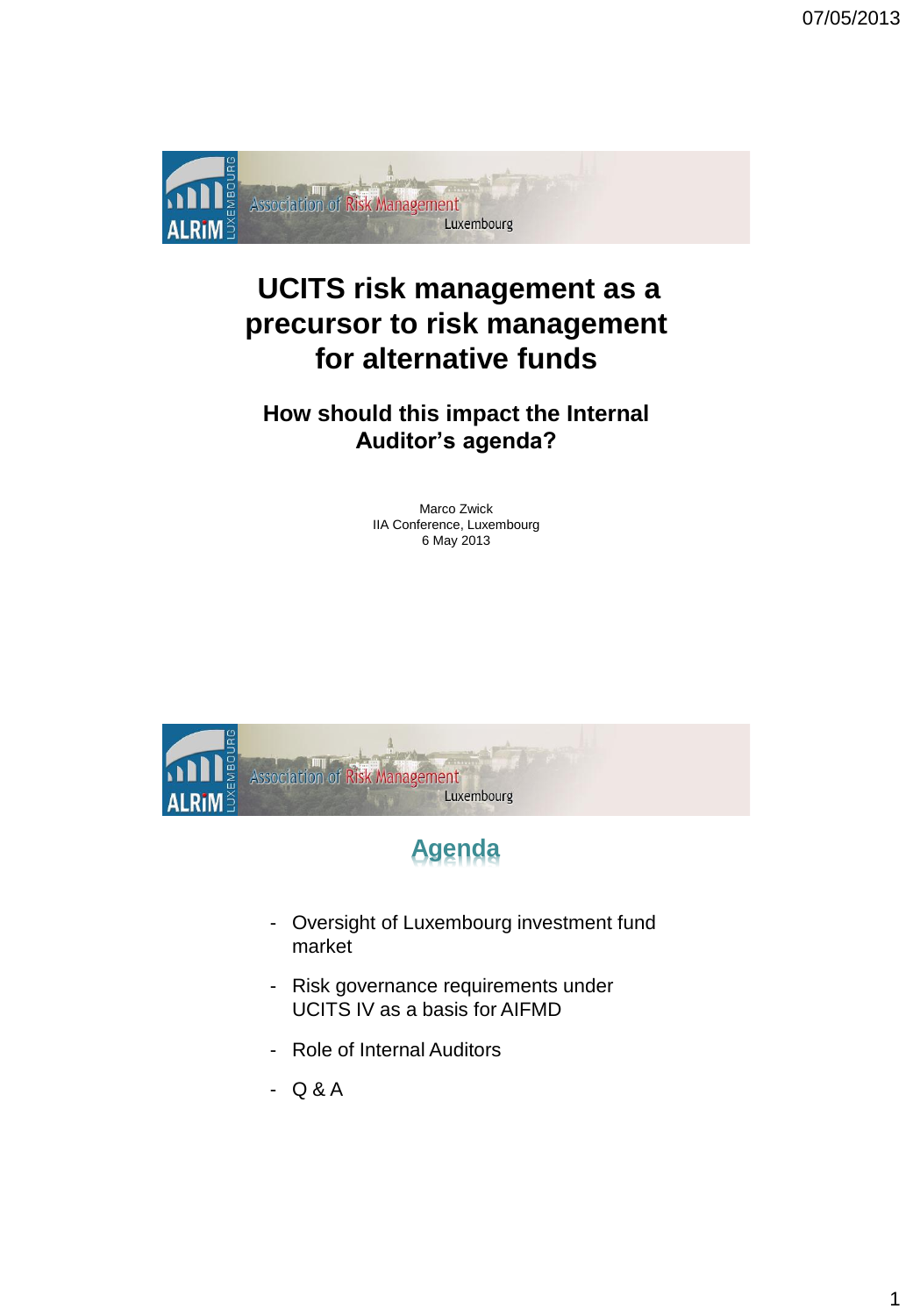

# **Luxembourg Fund Industry: At a glance …**

- 3,854 investments funds
- 13,525 fund units
- EUR 2,528.9 billion in assets under management
- More than 47,000 distribution agreements for Luxembourg UCITS

Figures as at 31 March 2013 Source: CSSF



# **Luxembourg Fund Industry: At a glance …**



Figures in EUR billion as at 31 March 2013 Source: CSSF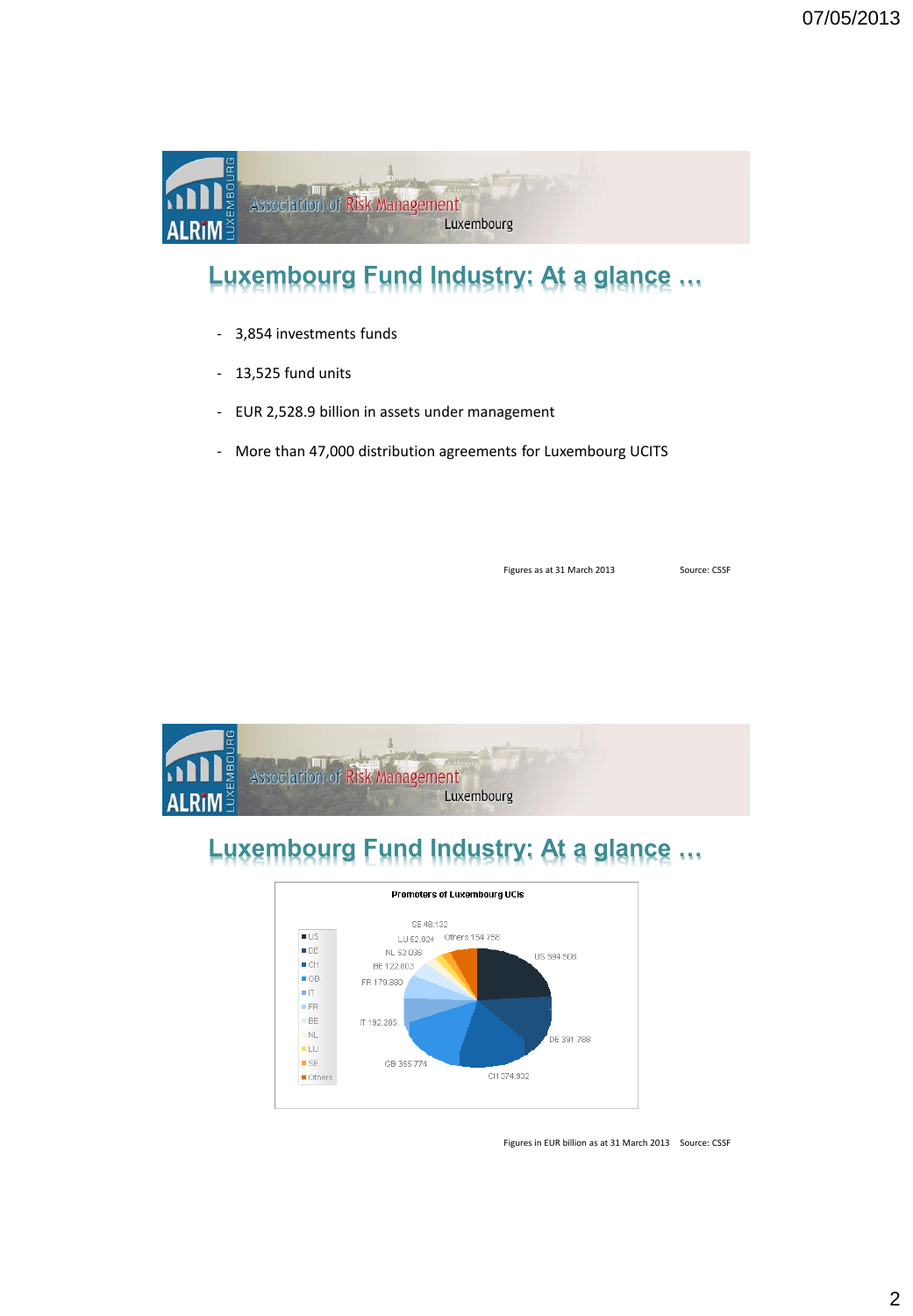

# **Luxembourg Fund Industry: Funds/Net Assets**



Figures as at 31 December 2012 Source: CSSF



# **Luxembourg Fund Industry: Part I/Part II**



### Number of funds **Assets** under management



Figures as at 31 March 2013 Source: CSSF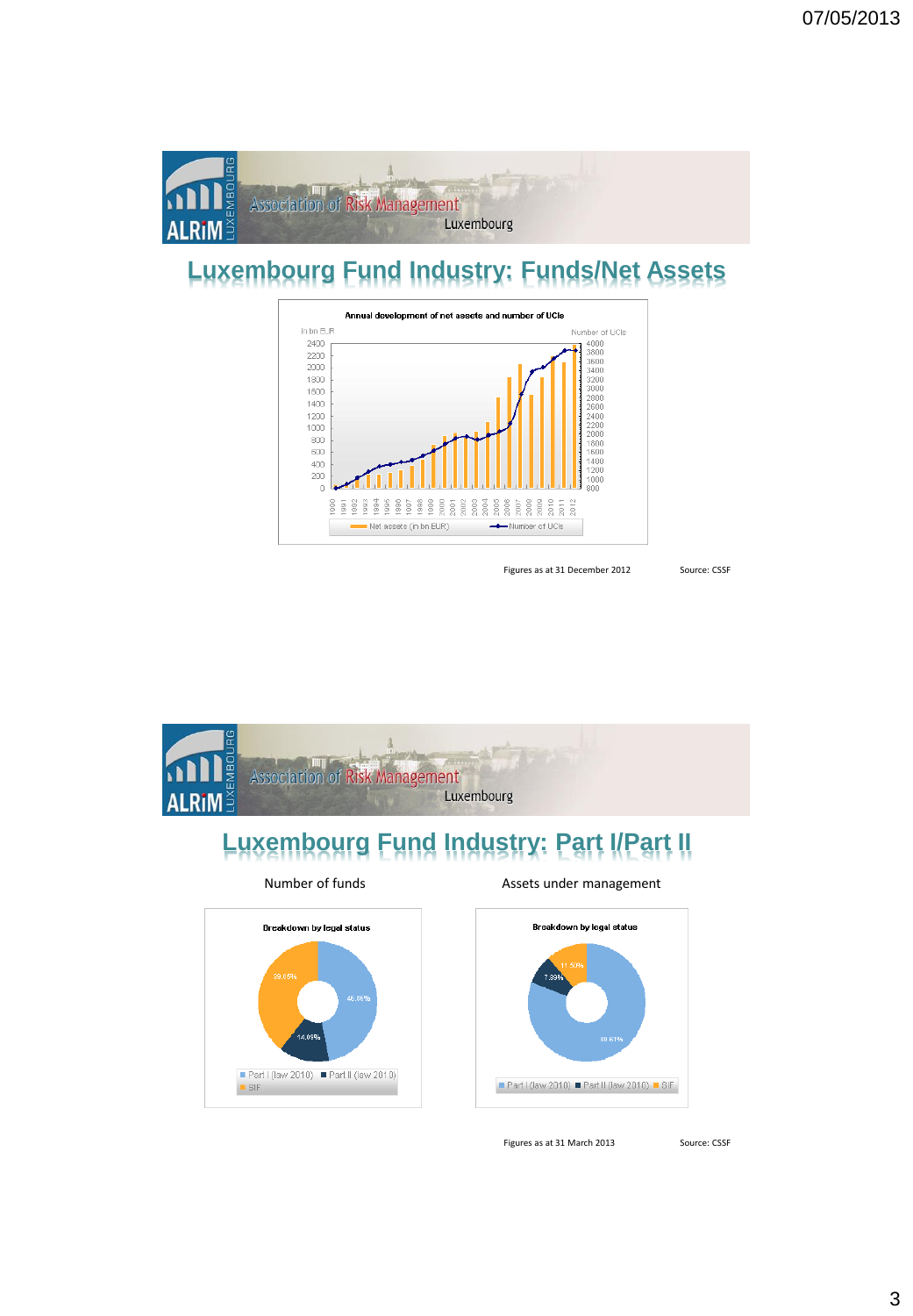

# **Investment Policy of Luxembourg Funds**



Figures as at 31 March 2013 Source: CSSF

| <b>ALRIM</b>                                                                                                     | Luxembourg                                                                                                                 |                                                                                                                                                                                                         |
|------------------------------------------------------------------------------------------------------------------|----------------------------------------------------------------------------------------------------------------------------|---------------------------------------------------------------------------------------------------------------------------------------------------------------------------------------------------------|
| <b>UCITS</b>                                                                                                     | <b>UCITS III</b>                                                                                                           | <b>UCITS IV</b>                                                                                                                                                                                         |
| 20 December 1985                                                                                                 | 21 January 2002                                                                                                            | 13 July 2009                                                                                                                                                                                            |
|                                                                                                                  | <b>Driving Forces</b>                                                                                                      |                                                                                                                                                                                                         |
| Permit cross-border offering of<br>open-ended investment funds to<br><b>EU</b> investors                         | More asset classes eligible (bank<br>deposits, units of other UCIs,<br>money market instruments and<br>use of derivatives) | Permit industry consolidation,<br>improve efficiency and increase<br>investor protection                                                                                                                |
|                                                                                                                  | <b>Benefits</b>                                                                                                            |                                                                                                                                                                                                         |
| • Harmonization of investor<br>protection rules<br>• Marketing through simple<br>notification process - passport | • Widening of investment power<br>and product offering in UCITS<br>• Enhanced Risk Management<br>Procedures                | Principal amendments to UCITS<br>regime:<br>• Simplified notification<br>procedures<br>$\blacksquare$ KII<br>EU-wide fund merger regime<br>Management Company<br>Passport<br>• Master-Feeder structures |

Source: ALFI CESR Risk Principles 2009 CESR/ESMA Technical Risk Standards / Risk Governance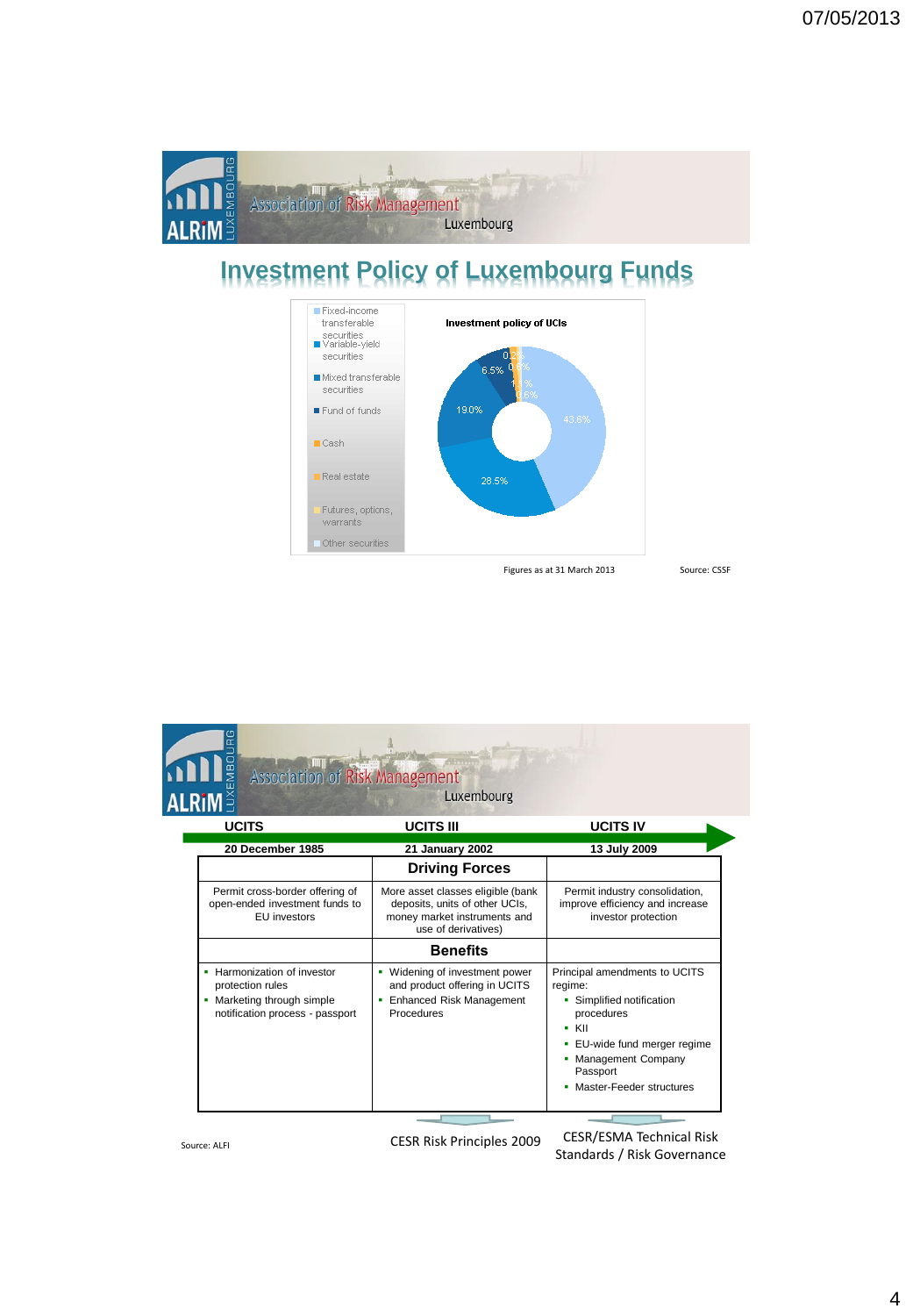

# **Scope of Risk Management under UCITS IV**

- Covers Fund **Administration**, **Investment** and **Distribution** activities
- Challenge considering that Investment and Distribution activities are generally outsourced, often parts of Administration as well
- **-** Obligation to provide independent risk management oversight
- Obligation on defining internal risk limits in addition to regulatory limits
- Fund risk profiles, calculation of **volatility** (VaR), VaR back and stress testing, **global exposure**, **leverage**, **counterparty risk**, Synthetic Risk and Reward Indicator, etc.



- the UCITS with risk limits and (iii) adequacy and effectiveness of the risk management process
- Report to the conducting officers on current risk levels incurred by each managed UCITS and actual or foreseeable breaches to limits
- Review and support the arrangements and procedures for the valuation of OTC derivatives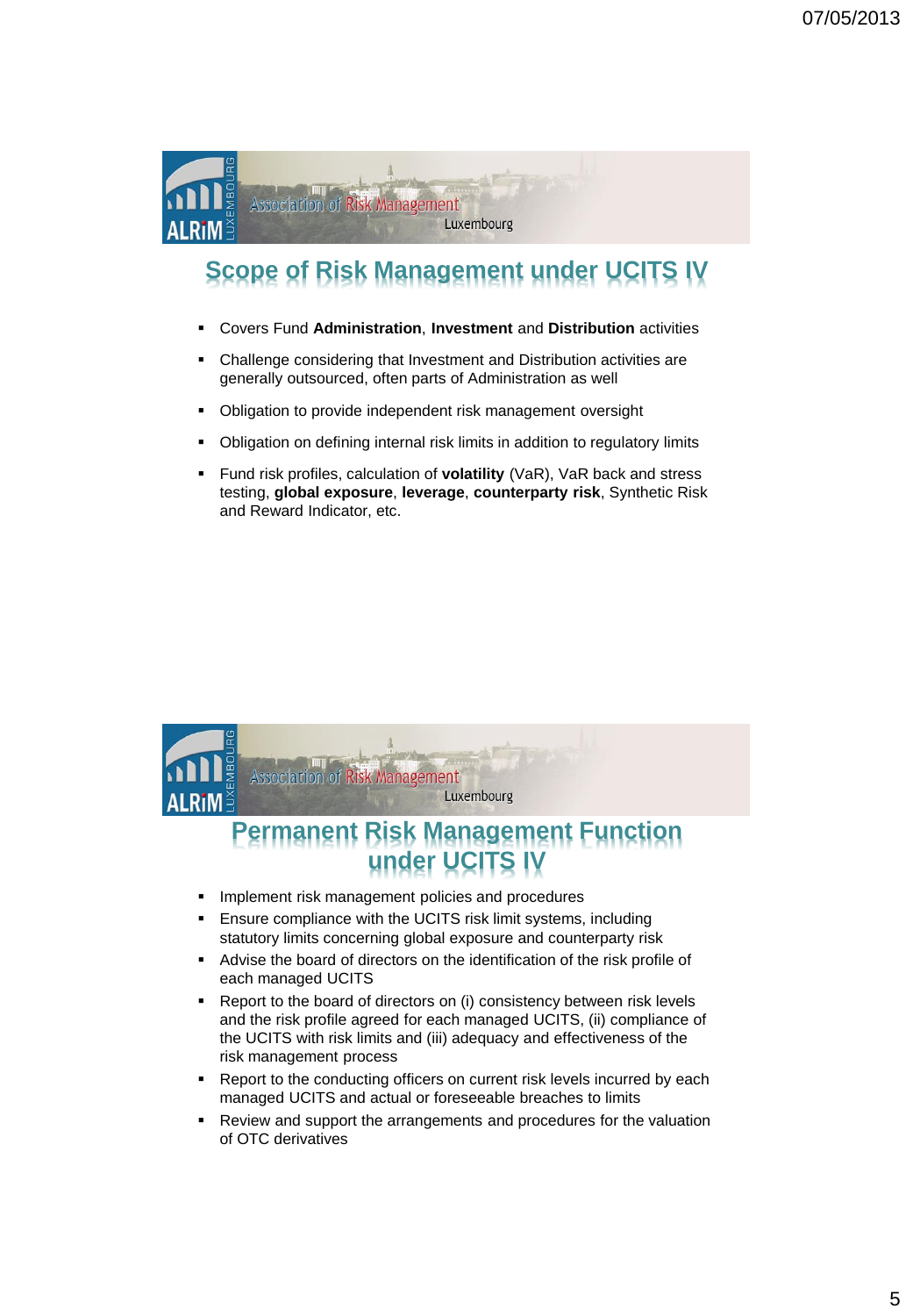

# **Regulatory Risk Management under UCITS IV**

- **Formalisation of risk management policies, procedures and processes**
- Clarification of internal fund risk governance and of the roles and responsibilities, with specific focus on conducting officers
- **More detailed regulatory limits in terms of global exposures and VaR**
- Obligation to improve risk disclosures to investors via SRRI / KIID: **move from risk disclaimers to risk disclosures**
- Contribution of sector to develop industry guidelines (ALFI & ALRiM):
	- Best practice proposals for the organisation of the **Risk Management function**, guidance for the **risk monitoring of outsourced/delegated functions**, industry work paper on **collateral management**
	- Guidelines on **liquidity risk management**
	- Principles for **sound stress testing** practices



# **Types of AIF**

Definition as per Directive 2011/61/EU:

Collective investment undertakings, including investment compartments thereof, which:

- Raise capital from a number of investors, with a view to investing in accordance with a defined investment policy for the benefit of those investors; and
- Do not require authorisation pursuant to Article 5 of Directive 2009/65/EC

 **Non-UCITS** (Units for Collective Investment in **Transferable Securities**)

- **Examples:** 
	- **EXECOMMODITIES AND COMMODITY Derivatives**
	- **-** Hedge Funds (long/short, distressed securities)
	- **Private Equity / Venture Capital**
	- Real Estate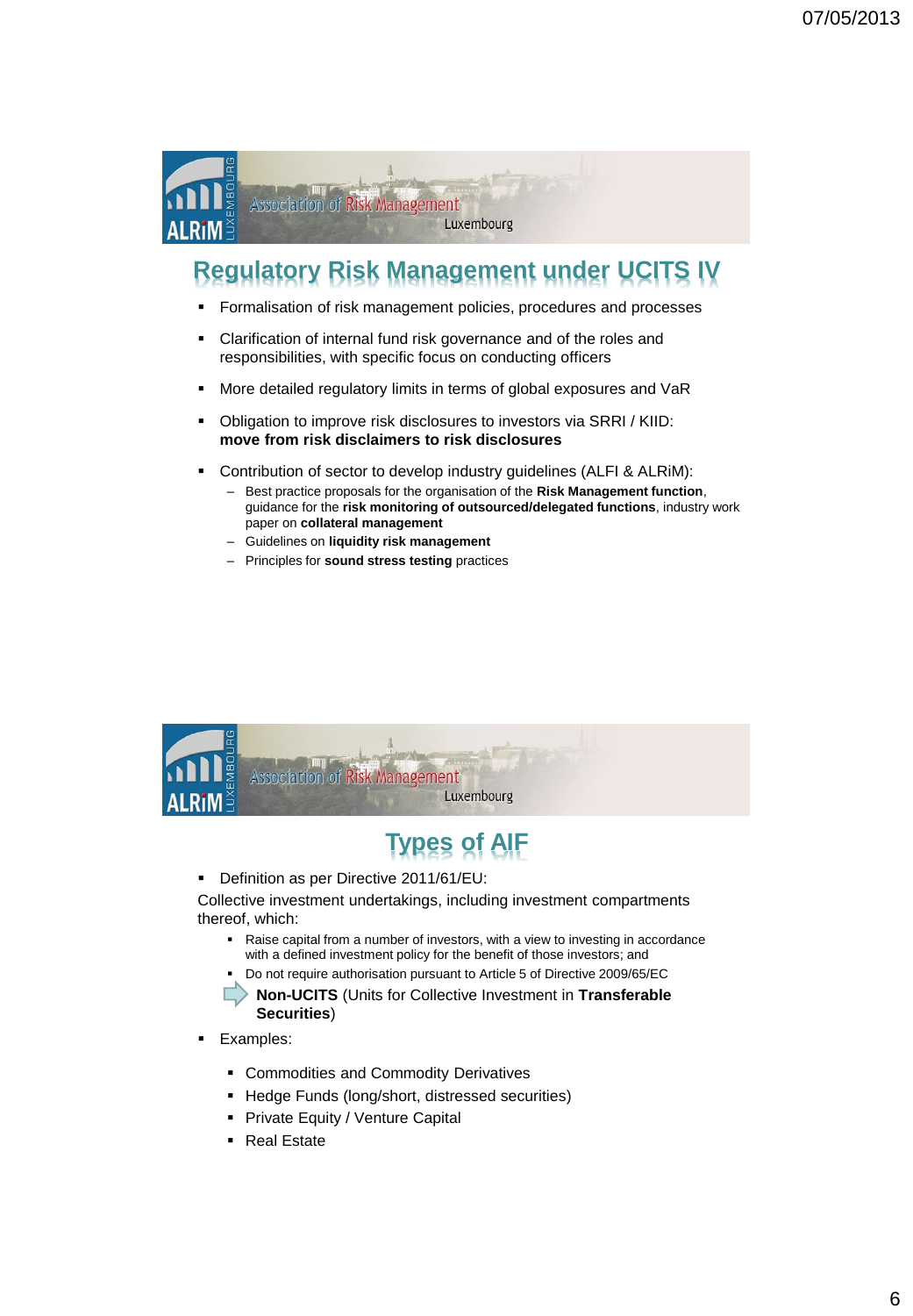

# **AIF Risk Considerations – Why?**

« Recent difficulties in financial markets have underlined that many AIFM strategies are vulnerable to some or several important risks in relation to investors, other market participants and markets. »

« Although the activities of the AIFMs [] are unlikely to have individually significant consequences for financial stability, it is possible that aggregation causes their activities to give rise to systemic risks. »

(Directive 2011/61/EU)

AIFM Directive applies generally to:

- **EU AIFM**s managing **EU AIF**s or **non-EU AIFM**s
- **Non-EU AIFM**s managing **EU AIF**s
- **Non-EU AIFM**s marketing in the European Union **EU AIF**s or **non-EU AIF**s



## **AIF Risk Considerations**

- **Liquidity**
- **Valuation** / **Pricing** (non listed instruments)
- Operations
- Market / Interest rate
- **Leverage to increase arbitrage returns**
- Counterparty / Credit
- Legal / Tax
- **Settlement**
- Capital
- **Professional liability**
- **Pre-investment due diligence**
- Duration / Term of commitment
- **Lack of investment benchmark**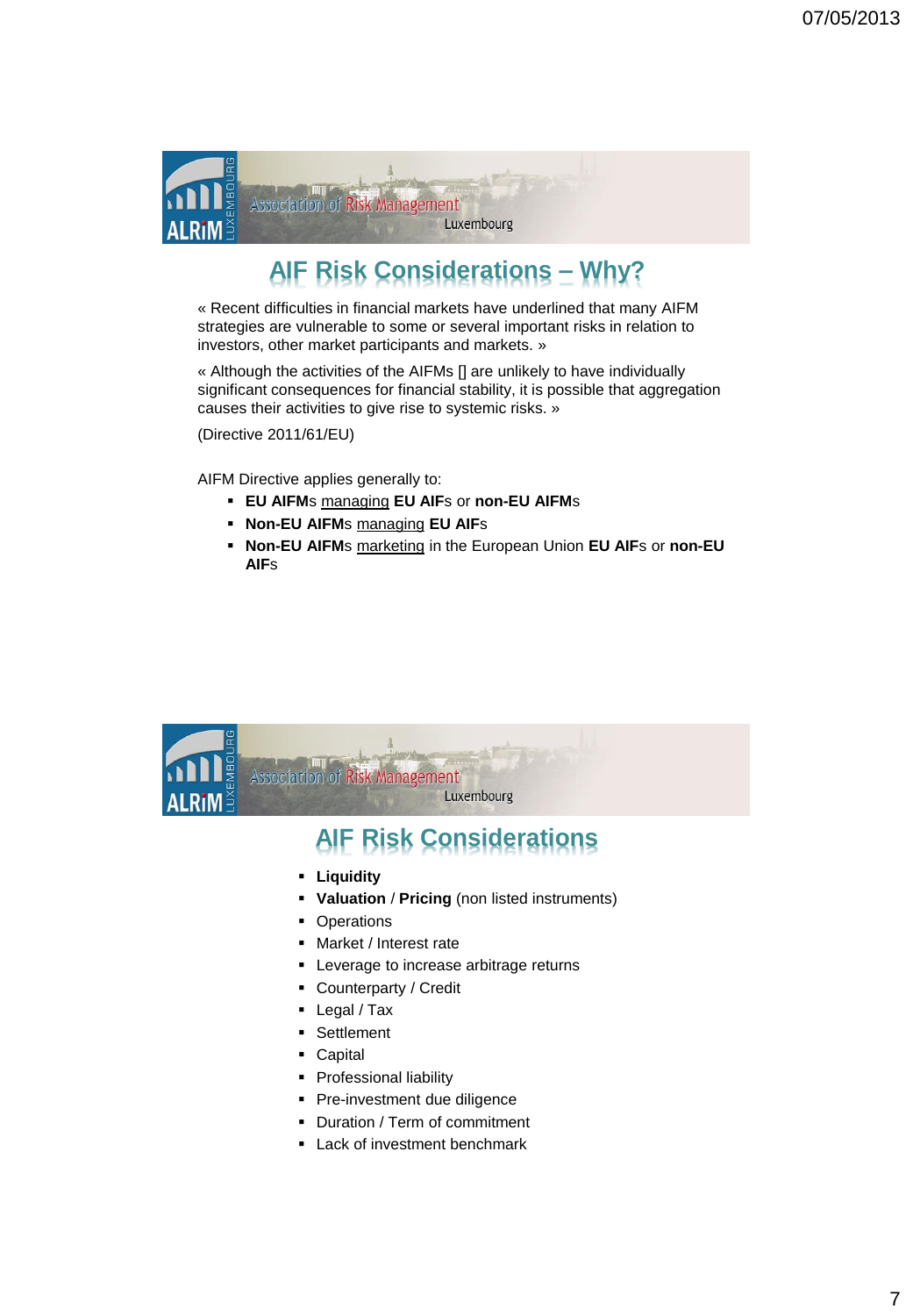

# **Key Aspects of AIFMD**

- « Investment management function » performed by an AIFM includes at least (i) portfolio management and (ii) risk management
- AIFMD is a manager directive (not a product directive) with focus on:
	- Operating requirements: governance (including delegations), conduct of business, conflicts of interest management, capital
	- Management requirements: **liquidity, leverage, valuation**
	- Risk management
	- **Transparency**
	- **•** Depository liability



# **Key Aspects of AIFMD**

- Challenge considering that Investment and Distribution activities are generally outsourced, often parts of Administration as well
- AIFMD imposes detailed rules on risk limits and policies which need to comply with the strategy communicated to investors
- Obligation to provide independent risk management oversight via a risk function which is functionally and hierarchically independent from operating units, including from portfolio management (subject to principle of proportionality, and still challenging for some types of and small AIFMs)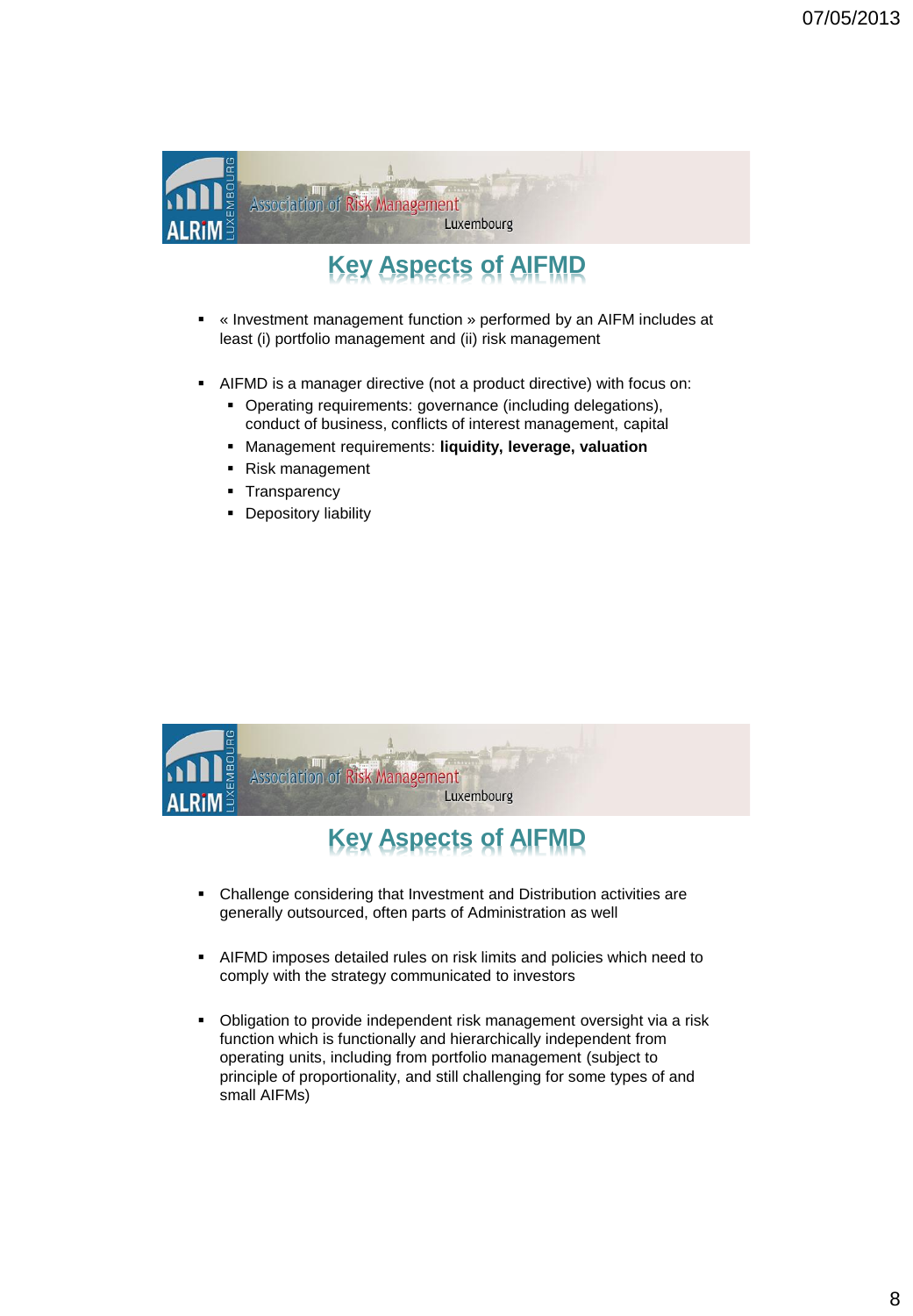

# **Risk Management under AIFMD**

- **IMPLEMENT Annual Propriate, documented and regularly updated due** diligence process in relation to investments
- **If Identify, measure, manage and monitor on an ongoing basis the risks** associated with each investment position of the AIF and their overall effect on the AIF's portfolio
- **Ensure that the AIF risk profile corresponds to the size, portfolio** structure and investment strategies and objectives of the AIF, as communicated to investors



# **Risk Management under AIFMD**

- Set maximum level of leverage by considering (i) AIF type, (ii) investment strategy, (iii) sources of leverage, (iv) relationships with other financial services institutions which could pose systemic risk, (v) exposure limit to any single counterparty, …
- **Employ a liquidity management and monitoring system, including stress** testing
- Ensure consistency between the AIF's **investment strategy**, **liquidity profile** and **redemption policy**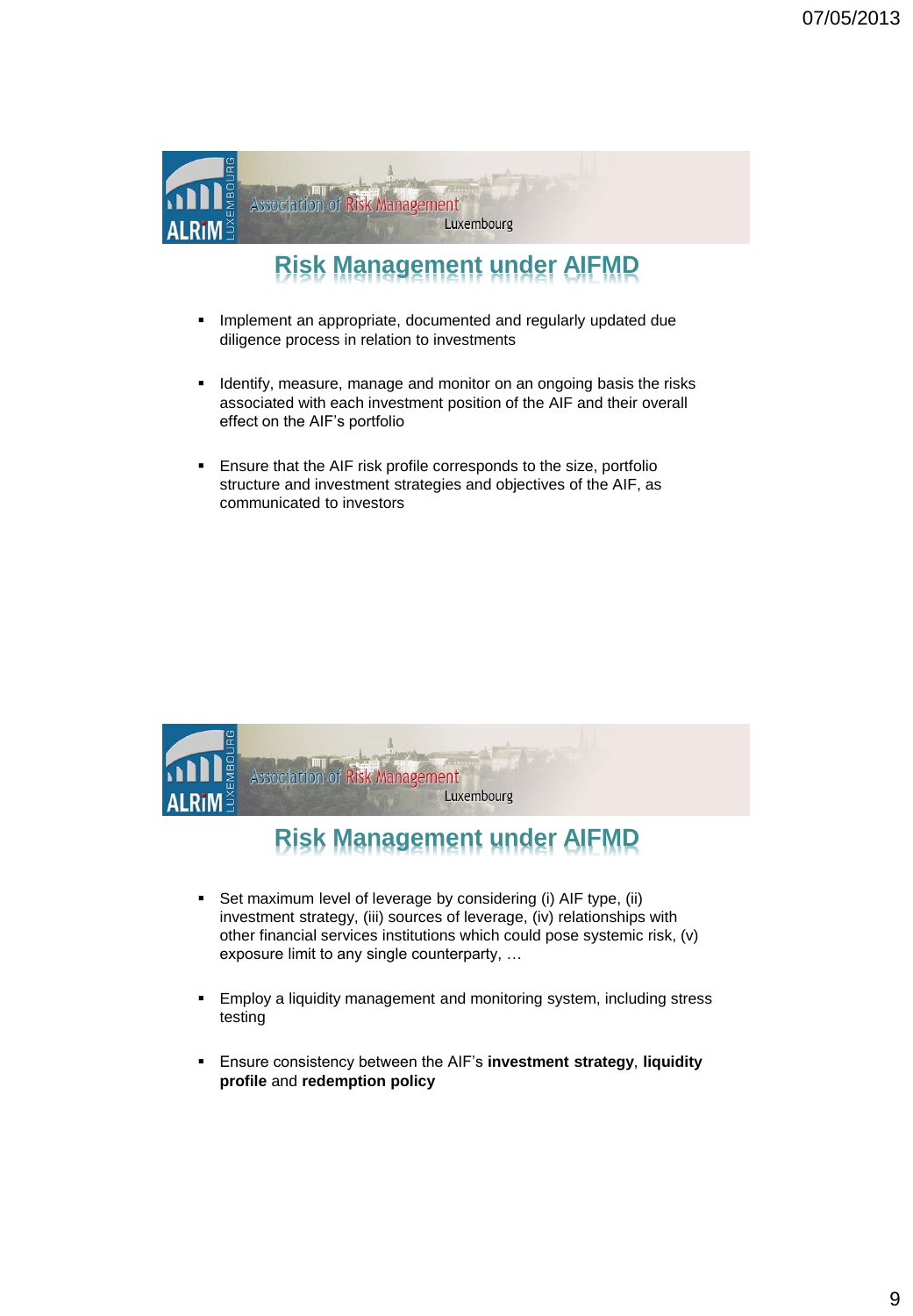

### **Permanent Internal Audit Function under UCITS IV / AIFMD**

"Member States shall require management companies / AIFMs, where appropriate and proportionate in view of the nature, scale and complexity of their business and the nature and range of collective portfolio management activities undertaken in the course of that business, to establish and maintain an **internal audit function which is separate and independent from the other functions and activities of the management company / AIFM**."



"The internal audit function (…) shall have the following responsibilities:

- to establish, implement and maintain an audit plan to examine and evaluate the adequacy and effectiveness of the management company/ AIFM's systems, internal control mechanisms and arrangements;
- to issue recommendations based on the result of work carried out in accordance with point (a);
- to verify compliance with the recommendations referred to in point (b);
- to report in relation to internal audit matters."

*"ensure that their senior management receives on a frequent basis, and at least annually, written reports on matters of compliance, internal audit and risk management indicating in particular whether appropriate remedial measures have been taken in the event of any deficiencies."*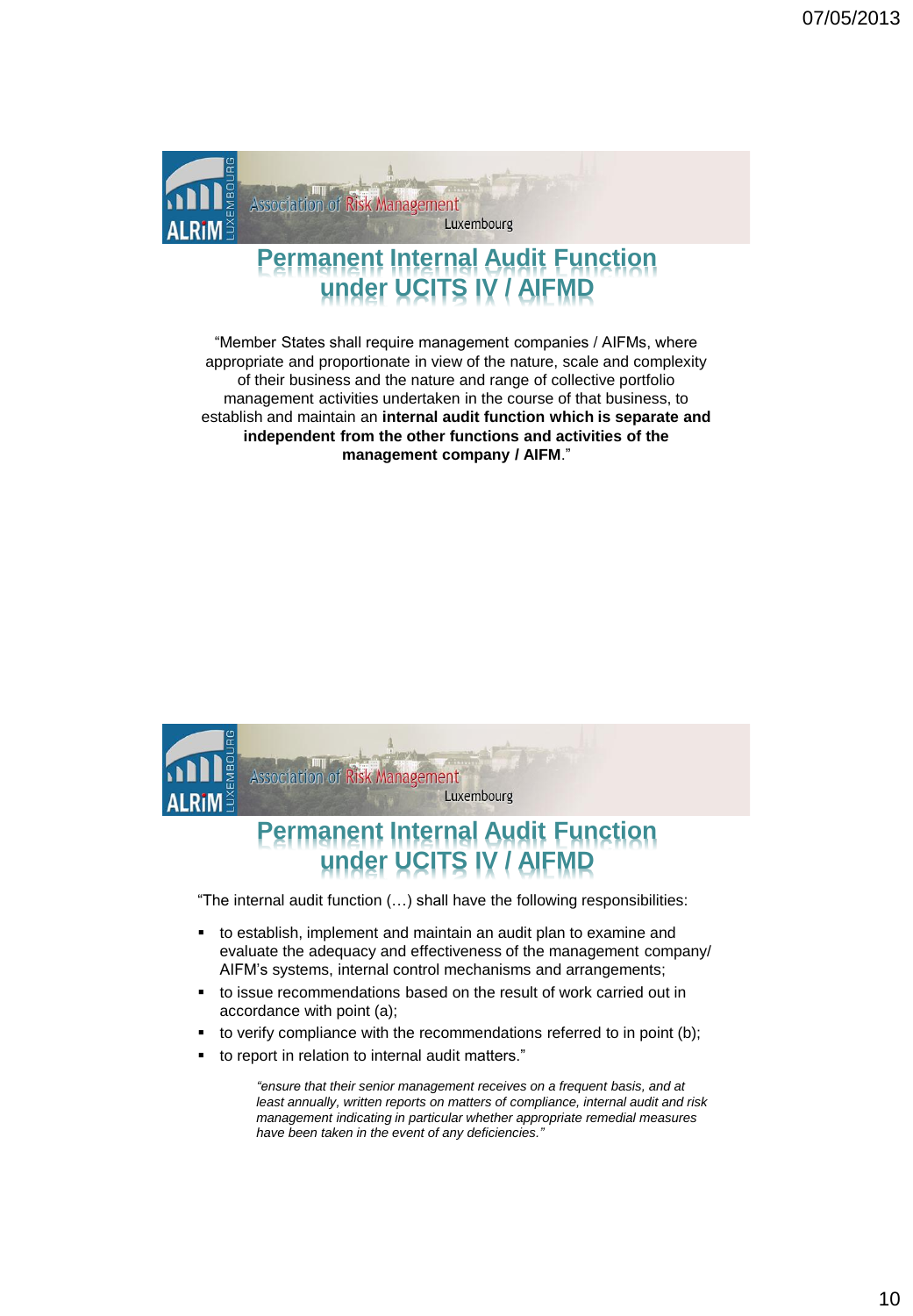

# **Possible focus of Internal Audit Function**

### AIFMD project governance

### UCITS / AIF internal governance arrangements

- **Structure** at conducting officer and board level, composition of company and fund boards, clear allocation of non-conflicting responsibilities
- **Arrangements regarding central administration**
	- Human and IT resources ("substance" to ensure proper management of funds)
	- Delegations
	- Agreement with depository



# **Possible focus of Internal Audit Function**

UCITS / AIF internal governance arrangements

### **Arrangements regarding internal governance**

- Accounting policies and procedures
- Set-up of Internal Audit, Compliance and Risk functions
- Conflicts of interest policy, including inducements
- Complaints policy
- Best execution policy
- Remuneration policy
- Personal Account Dealing policy
- Marketing of funds to retail and professional investors and disclosure requirements
- Information to authorities concerning the investment strategies (for AIFs) and the main instruments / markets in which they are trading and on principal exposures and concentrations of AIFs
- Major shareholding disclosures and reporting obligations resulting from AIFs exercising control over a non-listed company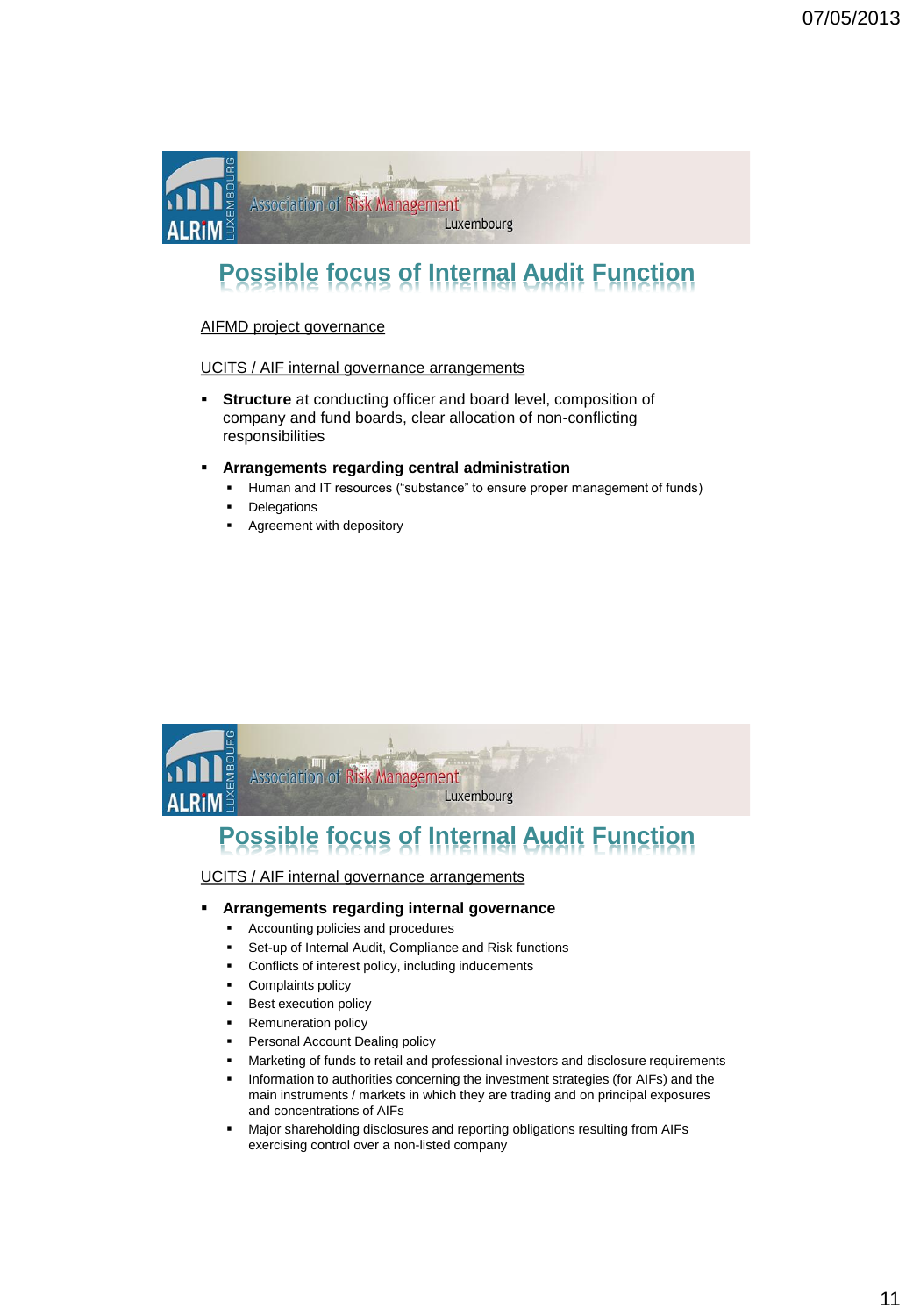

# **Possible focus of Internal Audit Function**

UCITS / AIF operational arrangements

### **Outsourcing arrangements**

- Outsourcing policy
- **Initial and on-going due diligence on outsourcers** (Administration, Distribution and Investment)
- Regular oversight and performance reporting
- Positive assurance on the proper performance of the delegated functions
- Clarity around indemnities (cf. special case of depositories)

«The depository should be liable for the losses suffered by the AIFM, the AIF and the investors. This [AIFM] Directive distinguishes between the loss of financial instruments held in custody, and any other losses. In the case of a loss other than of financial instruments held in custody, the depository should be liable in the case of intent or negligence. Where the depository holds assets in custody and those assets are lost, the depository should be liable, unless it can prove that the loss is the result of an external event beyond its reasonable control.»



# **Possible focus of Internal Audit Function**

UCITS / AIF operational arrangements

- **Valuation of assets**
	- Responsibilities, valuation committees
	- Reliance on external valuer (registration and professional guarantees)
	- Valuation model validation, policy and procedure
	- Independence of asset valuation and NAV calculation process from portfolio management
	- Controls over the selection of valuation inputs, sources and methodologies
	- Escalation channels for resolving differences in values for assets
	- Publication of NAV, frequency and disclosure to investors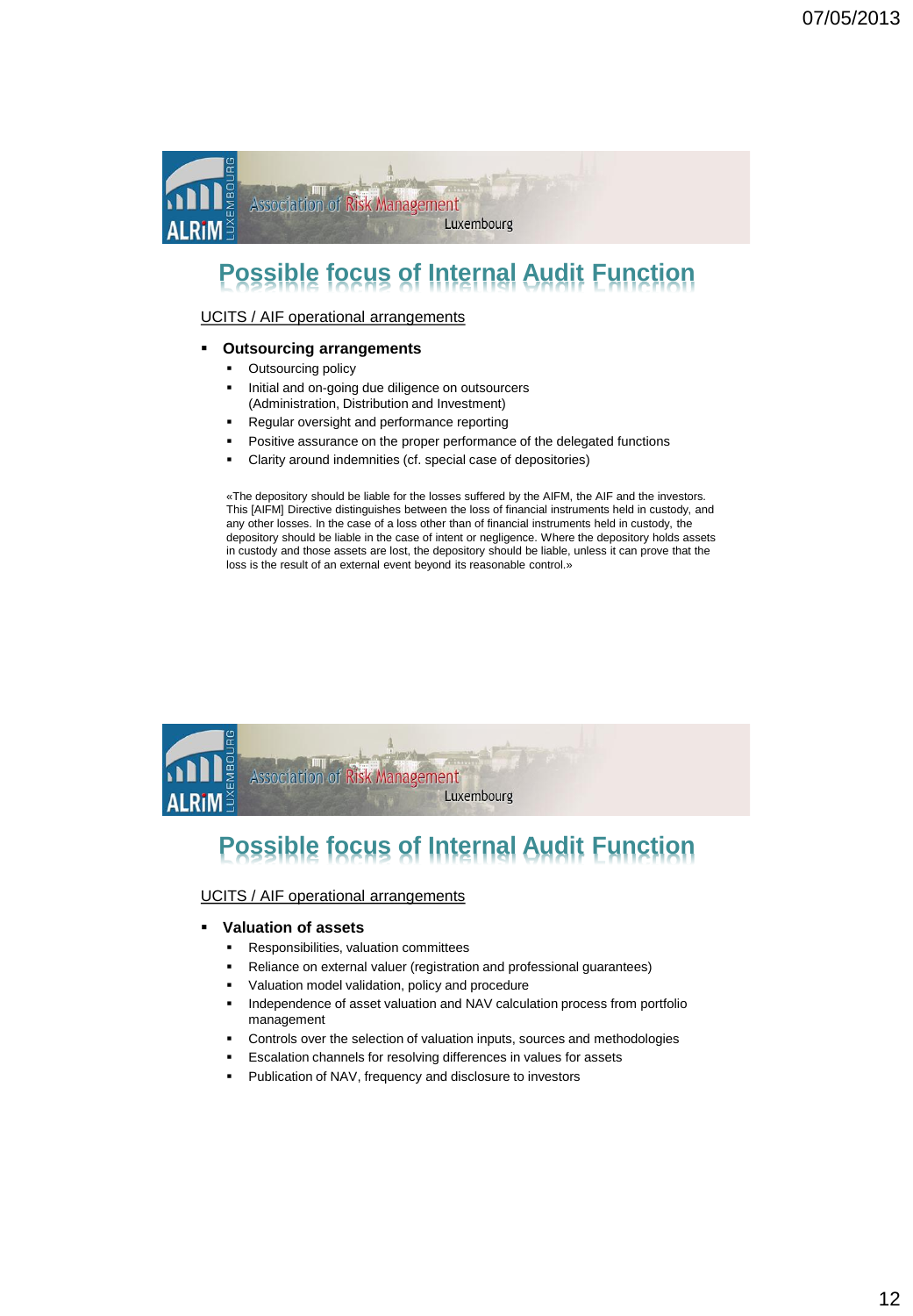

# **Possible focus of Internal Audit Function**

### UCITS / AIF operational arrangements

- **Risk management**
	- **Responsibilities, risk management function**
	- Reliance on external expertise
	- At least yearly review of risk management process / systems
	- The qualitative and quantitative risk limits for each AIF shall, at least, cover (a) market risks, (b) credit risks, (c) liquidity risks, (d) counterparty risks and (e) operational risks.
	- Investment due diligence process (compliance with investment strategy, objectives and risk profile)
	- Process to measure, manage and monitor each investment position (AIF) and the overall effect on the portfolio, including use of appropriate stress testing
	- Compliance with regulatory limits (UCITS) and definition of internal risk limits, including maximum level of leverage



# **Possible focus of Internal Audit Function**

UCITS / AIF operational arrangements

### **Liquidity risk management**

- Alignment of investment strategy, liquidity profile and redemption policy
- Due diligence requirement when investing in assets with limited liquidity
- Impact of concentration on liquidity
- Use of an appropriate liquidity management system for AIFs which are not unleveraged and closed ended
- Regular assessment of liquidity risk via stress testing to consider exceptional liquidity conditions
- Review of liquidity management systems and procedures
- Disclosure of % of AIF assets which are subject to special arrangements arising from their illiquid nature